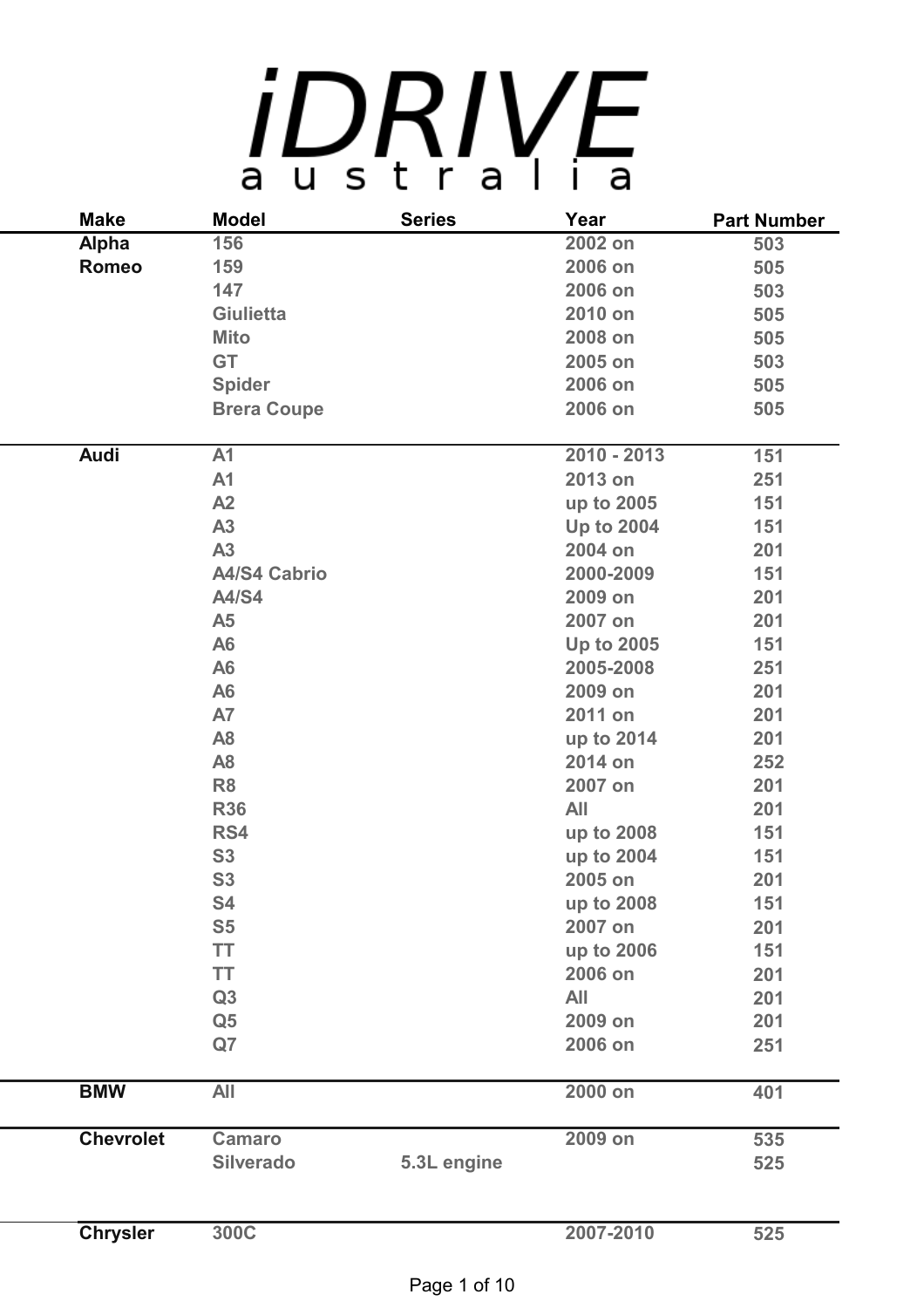|                | <b>Crossfire</b>   |                 | 2005 on     | 451 |
|----------------|--------------------|-----------------|-------------|-----|
| <b>Citroen</b> | C <sub>1</sub>     |                 | 2005-2008   | 331 |
|                | C <sub>2</sub>     |                 | 2003-2005   | 321 |
|                | C <sub>2</sub>     |                 | 2006-2008   | 331 |
|                | C <sub>3</sub>     |                 | 2003-2005   | 321 |
|                | C <sub>3</sub>     |                 | 2005-2008   | 331 |
|                | C <sub>3</sub>     |                 | 2009 on     | 333 |
|                | C <sub>4</sub>     |                 | up to 2005  | 321 |
|                | C <sub>4</sub>     |                 | 2006-2008   | 331 |
|                | C <sub>5</sub>     |                 | 2004-2007   | 333 |
|                | C <sub>5</sub>     |                 | 2008 on     | 331 |
|                | C6                 |                 | All         |     |
|                | C8                 |                 |             | 333 |
|                |                    |                 | 2006 on     | 331 |
|                | <b>Dispatch</b>    |                 | 2007-2008   | 331 |
|                | DS <sub>3</sub>    |                 | 2009 on     | 333 |
|                | DS4                |                 | <b>All</b>  | 333 |
|                | DS <sub>5</sub>    |                 | All         | 333 |
|                | Jumpy              |                 | 2007-2008   | 331 |
|                | <b>Sega</b>        |                 | <b>All</b>  | 333 |
|                | <b>Xsara</b>       |                 | 2001-2004   | 321 |
| <b>Dodge</b>   | <b>Caliber</b>     |                 | 2007 on     | 304 |
|                | <b>Challenger</b>  |                 | 2007 on     | 304 |
|                | <b>Challenger</b>  | 3.6I motor      | 2013 on     | 302 |
|                | <b>Dart</b>        | 2.3L            | 2013 on     | 505 |
|                | Journey            |                 | All         | 304 |
|                | <b>Nitro</b>       |                 | 2007-2011   | 304 |
|                | <b>Magnum</b>      |                 | 2007 on     | 304 |
| <b>Fiat</b>    | 500                |                 | <b>All</b>  | 309 |
|                | <b>Punto</b>       |                 | up to 2004  | 319 |
|                | <b>Palio</b>       |                 | <b>All</b>  | 319 |
|                | Ideia              |                 | All         | 319 |
|                | <b>Scudo</b>       |                 | 2007-2008   | 331 |
|                | <b>Siena</b>       |                 | <b>All</b>  | 319 |
|                | <b>Strada</b>      |                 | All         | 319 |
|                | <b>Stilo</b>       |                 | up to 2006  | 319 |
|                | <b>Ulysse</b>      |                 | 2006-2008   | 331 |
| <b>Ford</b>    | <b>EcoSport</b>    |                 | <b>All</b>  | 602 |
|                | <b>Explorer</b>    |                 | All         | 622 |
|                | <b>Escape</b>      |                 | All         | 606 |
|                | <b>Modeo</b>       |                 | 2008 on     | 602 |
|                | <b>C-MAX</b>       | CB <sub>3</sub> | 2003-2010   | 602 |
|                | <b>C-MAX</b>       | CB7             | 2010 on     | 622 |
|                | <b>Grand C-MAX</b> | CB7             | 2010 on     | 622 |
|                | F150 Raptor        | 6.2L            | 2012 on     | 622 |
|                | <b>Transit</b>     |                 | 2007 - 2014 | 602 |
|                | <b>Fiesta</b>      |                 | 2004-2008   | 606 |
|                | <b>Fiesta</b>      | CB1             | 09/2008 on  | 602 |
|                |                    |                 |             |     |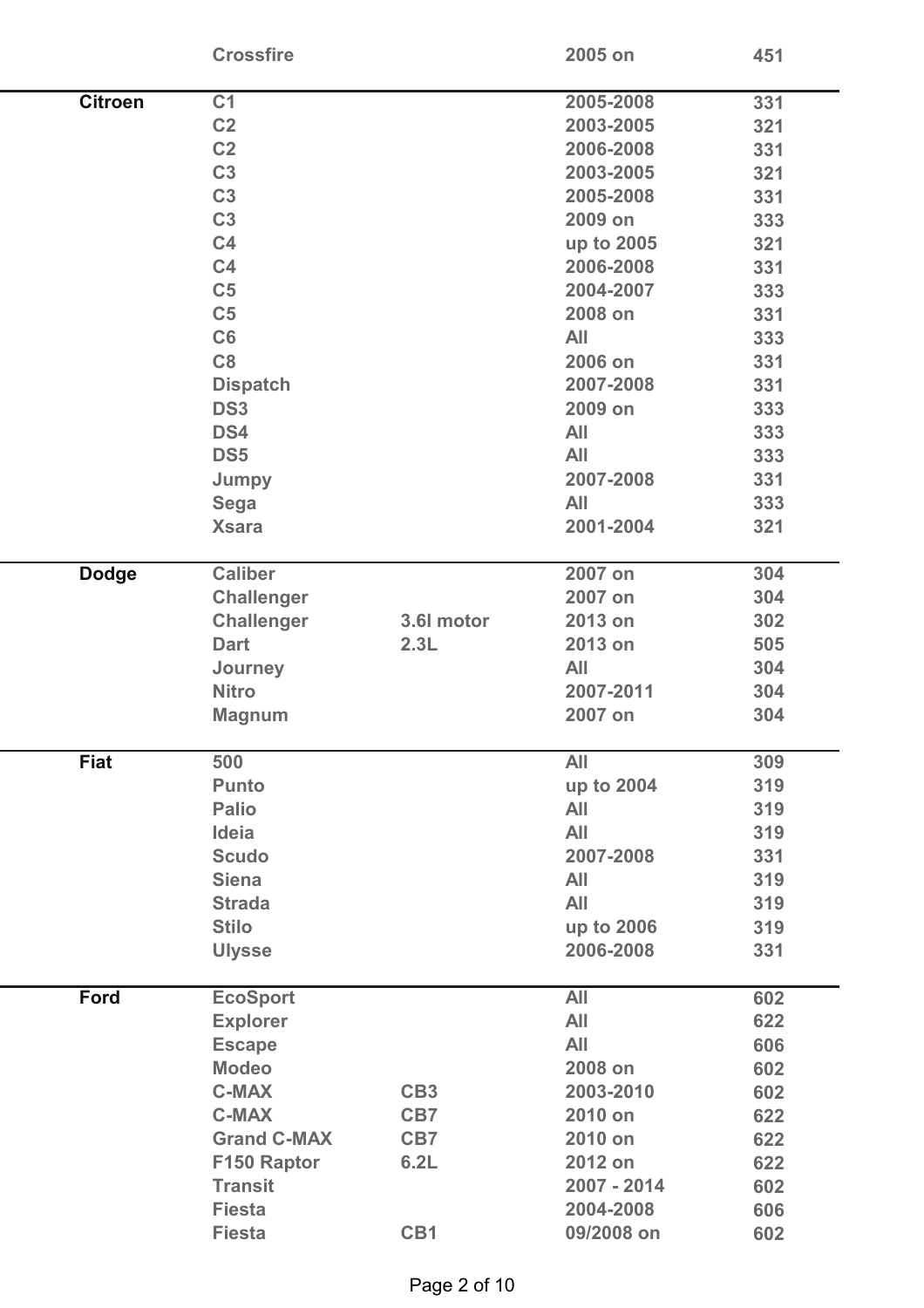|                   | <b>Focus</b><br><b>Focus</b><br>Ranger<br><b>S-MAX</b>                                                                                                                                                                                                                                                                                                      | PX T <sub>6</sub>     | 2003-2010<br>2011 on<br>10/2011 on<br><b>All</b>                                                                                                                                                                                   | 602<br>622<br>622<br>602                                                                                                                        |
|-------------------|-------------------------------------------------------------------------------------------------------------------------------------------------------------------------------------------------------------------------------------------------------------------------------------------------------------------------------------------------------------|-----------------------|------------------------------------------------------------------------------------------------------------------------------------------------------------------------------------------------------------------------------------|-------------------------------------------------------------------------------------------------------------------------------------------------|
| <b>Great Wall</b> | <b>C20</b><br><b>C30</b><br><b>C50</b><br><b>Florid</b><br><b>Coolbear</b><br>Lingao                                                                                                                                                                                                                                                                        |                       | All<br>All<br><b>All</b><br>All<br><b>All</b><br>All                                                                                                                                                                               | 603<br>603<br>603<br>603<br>603<br>603                                                                                                          |
|                   | <b>New Haval</b><br>H3<br>H <sub>5</sub><br>H <sub>6</sub><br>M <sub>2</sub><br>M4<br><b>V80</b>                                                                                                                                                                                                                                                            | <b>Diesel Engines</b> | <b>All</b><br>All<br>All<br>All<br>All<br><b>All</b>                                                                                                                                                                               | 806<br>806<br>806<br>251<br>603<br>603<br>603                                                                                                   |
|                   | Wingle<br><b>V Series Ute</b><br><b>X Series Wagon</b>                                                                                                                                                                                                                                                                                                      |                       | All<br>All<br><b>All</b>                                                                                                                                                                                                           | 806<br>806<br>806                                                                                                                               |
| <b>Holden</b>     | <b>Epica</b><br>Colorado<br><b>Cruze</b><br>Captiva<br><b>Astra</b><br><b>Vectra</b><br><b>Tigra</b>                                                                                                                                                                                                                                                        | <b>RG</b>             | All<br>2012 on<br>2009 on<br>2007 on<br>2000 on<br>2000 on<br>2000 on                                                                                                                                                              | 506<br>505<br>505<br>537<br>505<br>505<br>505                                                                                                   |
| Honda             | <b>Acura-TL</b><br><b>Acura - RL</b><br><b>Acura - MDX</b><br><b>Acura - ZDX</b><br><b>City</b><br><b>Civic</b><br><b>Civic</b><br><b>CRV</b><br><b>CRV</b><br><b>Crider</b><br><b>Crossroad</b><br><b>CRZ Hybrid</b><br>Jade<br>Jazz<br><b>Elysion</b><br><b>Stream</b><br><b>Accord</b><br><b>Accord</b><br><b>Fit RS</b><br><b>Euro</b><br><b>Odyssy</b> |                       | All<br>All<br><b>All</b><br>All<br><b>All</b><br>2006-2010<br>2010 on<br>2007-2010<br>2010<br>2013 on<br>2007 on<br><b>All</b><br>All<br><b>All</b><br><b>All</b><br>2007 on<br>2008 - 2012<br>2013 on<br><b>All</b><br>All<br>All | 402<br>402<br>402<br>403<br>711<br>701<br>711<br>701<br>112<br>711<br>701<br>711<br>711<br>711<br>711<br>701<br>701<br>711<br>711<br>701<br>701 |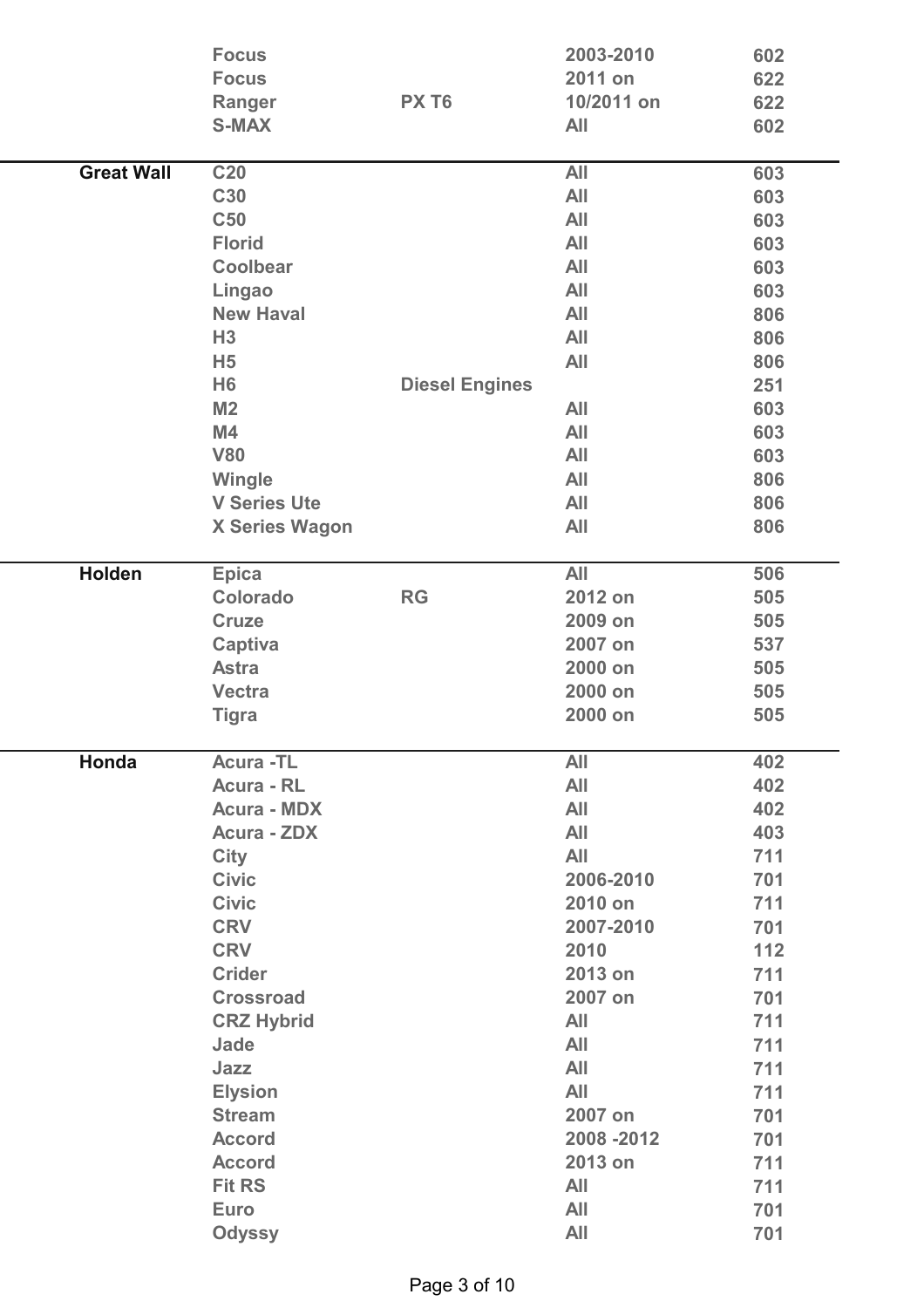|                 | <b>Accord Crosstour</b> |             | 2009 on    | 701 |  |
|-----------------|-------------------------|-------------|------------|-----|--|
| Hyundai         | <b>Avante</b>           |             | All        | 613 |  |
|                 | <b>Elantran</b>         | 1.6I engine | All        | 611 |  |
|                 | <b>Santa Fe</b>         |             | 2007 on    | 609 |  |
|                 | <b>Tucson</b>           |             | 2010 on    | 608 |  |
|                 | <b>IX35</b>             |             | 2010 on    | 608 |  |
|                 | <b>Genesis</b>          |             | 2009 on    | 191 |  |
|                 | <b>Genesis Coupe</b>    |             | 2009 on    | 191 |  |
|                 | <b>Azera</b>            |             | <b>All</b> | 608 |  |
|                 | <b>Equus</b>            |             | <b>All</b> | 191 |  |
|                 | <b>Sonata</b>           |             | <b>All</b> | 608 |  |
|                 | <b>Veracruz</b>         |             | <b>All</b> | 608 |  |
|                 | <b>Verna</b>            |             | <b>All</b> | 609 |  |
|                 | <b>Veloster</b>         |             | <b>All</b> | 611 |  |
|                 | <b>I-LOAD</b>           |             | <b>All</b> | 610 |  |
|                 |                         |             |            |     |  |
| <b>Infinity</b> | G35                     |             | 2002-2006  | 316 |  |
|                 | G37                     |             | 2007 on    | 316 |  |
|                 | <b>M35</b>              |             | 2006 on    | 316 |  |
|                 | <b>FX35/45</b>          |             | 2003-2008  | 316 |  |
|                 | <b>FX35/45</b>          |             | 2009 on    | 326 |  |
|                 | <b>M250L</b>            |             | All        | 316 |  |
| <b>Isuzu</b>    | <b>D-MAX</b>            |             | 2012 on    | 171 |  |
|                 | <b>MUX</b>              |             | 2012 on    | 171 |  |
| Jaguar          | <b>XF</b>               |             | All        | 552 |  |
|                 | <b>XJ</b>               |             | <b>All</b> | 552 |  |
|                 |                         |             |            |     |  |
| Jeep            | Wrangler                | <b>JK</b>   | 2007-2012  | 104 |  |
|                 | Wrangler                | <b>JK</b>   | 2012 on    | 124 |  |
|                 | <b>Cherokee</b>         | <b>KJ</b>   | 2002-2007  | 104 |  |
|                 | <b>Cherokee</b>         | <b>KK</b>   | 2008 on    | 104 |  |
|                 | <b>Grand Cherokee</b>   |             | 2005-2010  | 104 |  |
|                 | <b>Compass</b>          |             | 2007 on    | 114 |  |
|                 | <b>Patriot</b>          |             | 2007 on    | 114 |  |
|                 | <b>Commander</b>        |             | 2007 on    | 104 |  |
| Kia             | <b>Ceed</b>             |             | 2006 on    | 503 |  |
|                 | <b>Cerato</b>           |             | up to 2007 | 503 |  |
|                 | <b>Forte</b>            | 1.6I engine |            | 610 |  |
|                 | <b>Forte</b>            | 2.0L engine |            | 513 |  |
|                 | K <sub>2</sub>          |             | <b>All</b> | 502 |  |
|                 | K <sub>3</sub>          |             | <b>All</b> | 631 |  |
|                 |                         |             | <b>All</b> | 503 |  |
|                 | K <sub>5</sub>          |             |            |     |  |
|                 | K7                      |             | All        | 503 |  |
|                 | Soul                    |             | All        | 502 |  |
|                 | <b>Sorrento 8</b>       |             | <b>All</b> | 611 |  |
|                 | <b>Rio</b>              |             | <b>All</b> | 503 |  |
|                 | <b>Sportage</b>         |             | All        | 503 |  |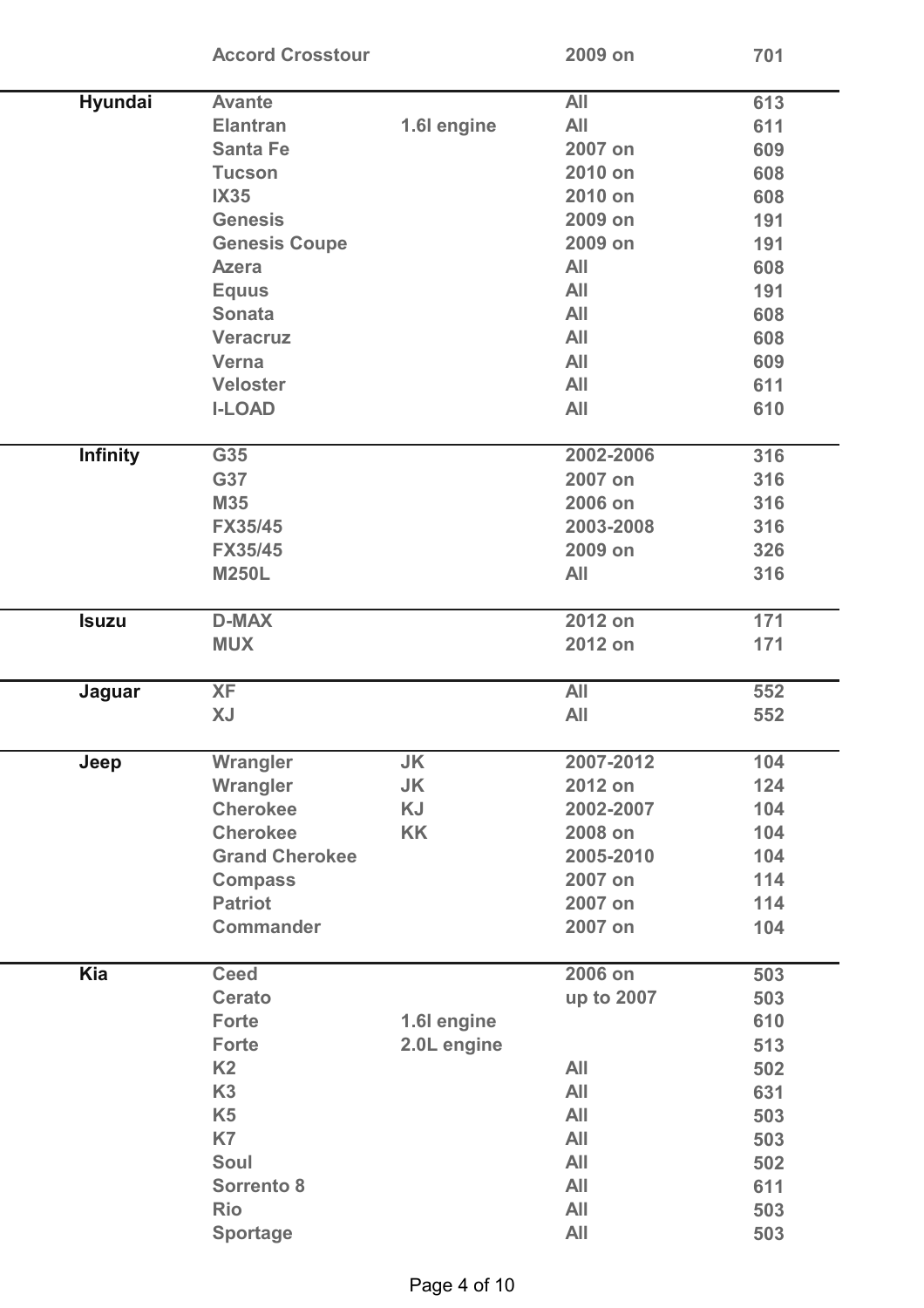| Lancia          | <b>Musa</b>                          | 2005 on    | 503     |
|-----------------|--------------------------------------|------------|---------|
|                 | <b>Phedra</b>                        | 2006-2008  | 331     |
|                 |                                      |            |         |
| <b>Lexus</b>    | <b>GS350</b>                         | 2006 on    | 711     |
|                 | <b>GS430</b>                         | 2001-2005  | 171     |
|                 | <b>GS460</b>                         | 2008 on    | 711     |
|                 | <b>LS460</b>                         | 2007 on    | 171     |
|                 | <b>LS430</b>                         | 2004-2006  | 711     |
|                 | <b>LX570</b>                         | 2008 on    | 171     |
|                 | <b>SC430</b>                         | 2001 on    | 721     |
|                 | <b>GX</b>                            | 2003-2005  | 161     |
|                 | <b>GS300</b>                         | 2005 on    | 161     |
|                 | <b>GS350</b>                         | All        | 161     |
|                 | <b>GS430</b>                         |            | 171     |
|                 | <b>RX</b>                            | 2004-2009  | 161     |
|                 | <b>RX270</b>                         | All        | 171     |
|                 | <b>IS350</b>                         | 2006 on    | 171     |
|                 | <b>IS250</b>                         | 2006 on    | 171     |
|                 | <b>IS220</b>                         | 2006 on    | 171     |
|                 | <b>IS300</b>                         | <b>All</b> | 161     |
|                 | <b>IX250</b>                         | <b>All</b> | 171     |
|                 | <b>ES250</b>                         | All        | 171     |
|                 | <b>ES300</b>                         | <b>All</b> | 171     |
|                 | <b>ES350</b>                         | <b>All</b> | 171     |
|                 |                                      |            |         |
| Landrover       | <b>Discovery 3</b>                   | 2005-2010  | 193     |
|                 | <b>Discovery 4</b>                   | 2010 on    | 552     |
|                 | <b>Evoque</b>                        | 2011 on    | 193     |
|                 | <b>Freelander 2</b>                  | 2006 on    | 193     |
|                 | <b>Range Rover Sport</b>             | 2005-2009  | 193     |
|                 | <b>Range Rover Sport 2.7I Diesel</b> | 2005-2009  | 553     |
|                 | <b>Range Rover Sport</b>             | 2005-2009  | 553     |
|                 | <b>Range Rover Sport</b>             | 2010 on    | 192     |
|                 | <b>Range Rover</b>                   | 2010 on    | 103     |
| <b>Mazda</b>    | RX <sub>8</sub>                      | 2004 on    | 601     |
|                 | MX5                                  | 2006 on    | 601     |
|                 | $CX-5$                               |            | 606/632 |
|                 | $CX-7$                               | 2006-2012  | 606/702 |
|                 | $\overline{2}$                       | 2002-2007  | 601     |
|                 | $\overline{2}$                       | 2008 on    | 606     |
|                 | 3                                    | 2004-2009  | 602     |
|                 | 3                                    | 2010 on    | 612     |
|                 | 5                                    | 2005-2010  | 602     |
|                 | 5                                    | 2010 on    | 622     |
|                 | 6                                    | 2008 on    | 702     |
|                 | <b>MPV</b>                           | 2006 on    | 606     |
| <b>Mercedes</b> | <b>A-CLASS W169</b>                  | 2004 on    | 451     |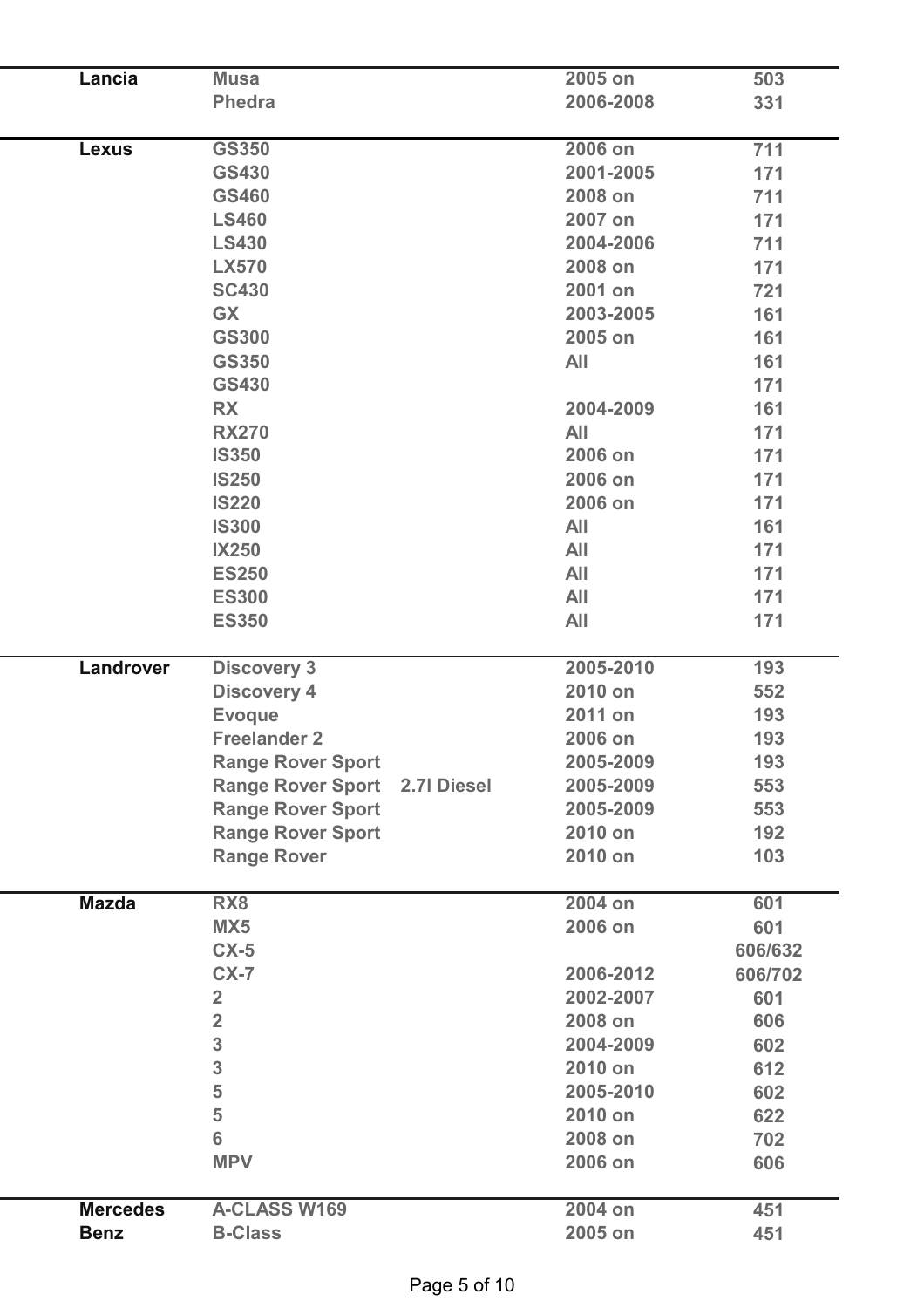|                   | <b>C-Class</b>     | <b>W203</b>        | 2000-2007   | 451 |
|-------------------|--------------------|--------------------|-------------|-----|
|                   | <b>C-Class</b>     | <b>W204</b>        | 2007 on     | 452 |
|                   | <b>CL-Class</b>    | W215               | 2000-2006   | 451 |
|                   | <b>CL-CLASS</b>    | <b>W216</b>        | 2007 on     | 451 |
|                   | <b>CLK-Class</b>   |                    | 2000-2009   | 451 |
|                   | <b>CLK-Class</b>   | A207 / C207        | 2010 on     | 452 |
|                   | <b>CLS-Class</b>   | C219               | 2004-2010   | 451 |
|                   | <b>CLS-Class</b>   | C218               | 2010 on     | 452 |
|                   | <b>E-Class</b>     | <b>W210</b>        | 2000-2002   | 451 |
|                   | <b>E-Class</b>     | W211               | 2003-2009   | 451 |
|                   | <b>E-Class</b>     | <b>W212</b>        | 2009 on     | 452 |
|                   | <b>G-Class</b>     |                    | 2000 on     | 451 |
|                   | <b>GL-Class</b>    | <b>X164</b>        | 2007 on     | 451 |
|                   | <b>GLK-Class</b>   | W163               | 2000-2005   |     |
|                   |                    |                    |             | 452 |
|                   | <b>M-Class</b>     | W163               | 2000-2005   | 451 |
|                   | <b>M-Class</b>     | W164               | 2006 on     | 451 |
|                   | <b>R-Class</b>     | <b>W251</b>        | 2005 on     | 451 |
|                   | <b>S-Class</b>     | <b>W220</b>        | 1999-2005   | 451 |
|                   | <b>S-Class</b>     | <b>W221</b>        | 2006 on     | 451 |
|                   | <b>Sprinter</b>    | <b>NCV3 / W906</b> | 2006 on     | 452 |
|                   | <b>SLK-Class</b>   | <b>R170</b>        | 2000-2004   | 451 |
|                   | <b>SLK-Class</b>   | R <sub>171</sub>   | 2005-2010   | 451 |
|                   | <b>SLK-Class</b>   | R <sub>172</sub>   | 2011 on     | 452 |
|                   | <b>SL-Class</b>    | <b>R230</b>        | 2001 on     | 451 |
|                   | <b>SLR McLaren</b> | C199               | 2003-2010   | 451 |
|                   | <b>SLS</b>         | <b>W197</b>        | 2010 on     | 452 |
|                   | Vito / Viano       | <b>W639</b>        | 2006 on     | 452 |
|                   |                    |                    |             |     |
| <b>MG</b>         | 3                  |                    | <b>All</b>  | 705 |
|                   | 5                  |                    | All         | 611 |
|                   | 6                  |                    | All         | 706 |
|                   |                    |                    |             |     |
| Mini              | Cooper             |                    | 2002 on     | 401 |
|                   | One                |                    | 2002 on     | 401 |
|                   |                    |                    |             |     |
| <b>Mitsubishi</b> | <b>ASX</b>         |                    | 2009 on     | 303 |
|                   | <b>Colt</b>        |                    | 2005-2008   | 505 |
|                   | Lancer             |                    | 2008 on     | 303 |
|                   | <b>Outlander</b>   |                    | 2003 on     | 303 |
|                   | <b>Grandis</b>     |                    | <b>All</b>  | 303 |
|                   | Pajero             |                    | 2000 on     | 301 |
|                   | <b>Montero</b>     |                    | 2007 on     | 301 |
|                   | <b>Triton</b>      |                    | 2005 on     | 301 |
|                   | <b>L200</b>        |                    | 2005 on     | 301 |
|                   | <b>Evo</b>         |                    | 2008 on     | 303 |
|                   | <b>Galant</b>      |                    | 2003 on     | 311 |
|                   | Strada 2.5         |                    | 2007 on     | 301 |
|                   |                    |                    |             |     |
| <b>Nissan</b>     | <b>Navara</b>      | <b>D22 YD25</b>    | 2008 - 2015 | 326 |
|                   | <b>X-Trail</b>     |                    | 2003-2009   | 326 |
|                   | <b>X-Trail</b>     |                    | 2009-2014   | 802 |
|                   |                    |                    |             |     |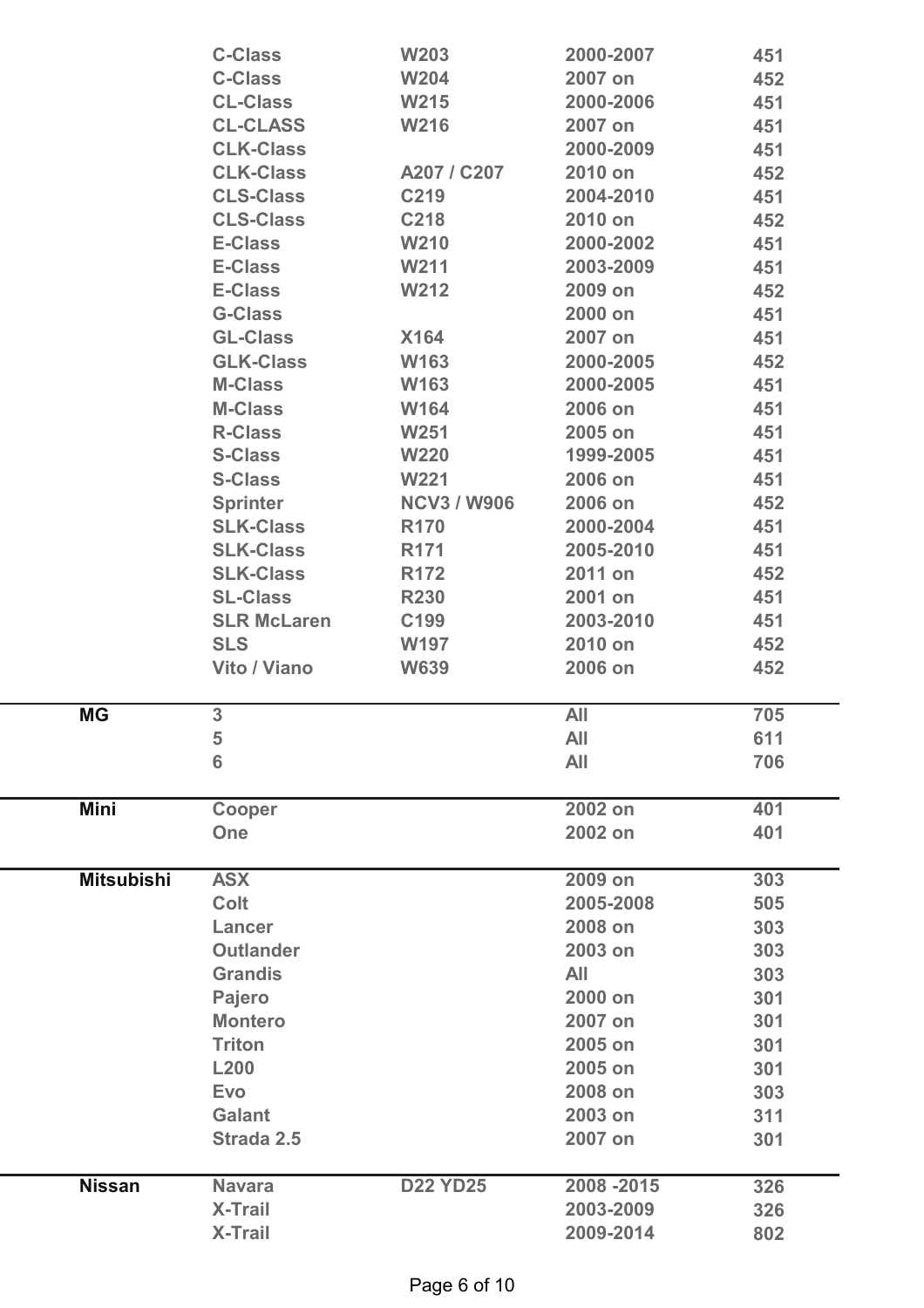|                | <b>Navara</b>     | <b>D40</b>           | <b>All</b>       | 804        |
|----------------|-------------------|----------------------|------------------|------------|
|                | <b>Pathfinder</b> | <b>R51</b>           | All              | 804        |
|                | <b>Patrol</b>     | <b>GU Y62</b>        | 2007 on          | 802        |
|                | 350z              |                      | 2002-2009        | 316        |
|                | 370z              |                      | 2009 on          | 316        |
|                | Quashqai          |                      | 2007-2014        | 802        |
|                | <b>Dualis</b>     |                      | 2007-2014        | 802        |
|                | Juke              |                      | 2011 on          | 801        |
|                | <b>Almera</b>     |                      | up to 2005       | 801        |
|                | <b>E25</b>        |                      | All              | 801        |
|                | <b>Maxima</b>     |                      | 2002-2003        | 801        |
|                | <b>Prarie</b>     |                      | 2006 on          | 801        |
|                | <b>Sunny</b>      |                      | 2006 on          | 801        |
|                | <b>Serena</b>     |                      | <b>All</b>       | 326        |
|                | <b>Stagea</b>     | <b>M35 Series</b>    | All              | 326        |
|                | <b>Micra</b>      |                      | 2007 on          | 801        |
|                | <b>March</b>      |                      | 2007 on          | 801        |
|                | <b>Note</b>       |                      | 2006 on          | 801        |
|                | <b>NV200</b>      |                      | 801              |            |
|                | <b>NP300</b>      | <b>D22 YD25</b>      | 2008-2014        | 326        |
|                | <b>NP300</b>      | <b>D23 YD25 YD23</b> | 2015 on          | 804        |
|                | <b>Navara</b>     | <b>Np300</b>         | 2015 on          | 804        |
|                | <b>Tiida</b>      |                      | 2007 on          | 801        |
|                | <b>Teana</b>      |                      | 2004-2008        | 804        |
|                | <b>Teana</b>      |                      | 2008 on          | 802        |
|                |                   |                      |                  |            |
|                |                   |                      |                  |            |
| Opel           | <b>Corsa</b>      |                      | 2000 on          | 505        |
| <b>Vauhall</b> | <b>Astra</b>      |                      | 2000 on          | 505        |
|                | <b>Meriva</b>     |                      | 2000 on          | 505        |
|                | <b>Vectra</b>     |                      | 2000 on          | 505        |
|                | <b>Agila</b>      |                      | 2000 on          | 505        |
|                | <b>Tigra</b>      |                      | 2000 on          | 505        |
|                | <b>Zafira</b>     |                      | 2000 on          | 505        |
|                | <b>Antara</b>     |                      | 2007 on          | 537        |
|                | Insignia          |                      | 2008 on          | 505        |
|                | 107               |                      | 2006-2007        | 331        |
| <b>Peugeot</b> | 206               |                      | 2003-2006        |            |
|                | 206               |                      | 2007-2008        | 321<br>331 |
|                | 206               |                      | 2009 on          |            |
|                | 207               |                      | 2006-2007        | 333<br>331 |
|                | 207               |                      | 2009 on          |            |
|                |                   |                      | 2003-2005        | 333        |
|                | 307<br>307        |                      | 2006-2008        | 321        |
|                | 308               |                      | 2007-2008        | 331        |
|                |                   |                      |                  | 331        |
|                | 308               |                      | 2009 on          | 333        |
|                | 407               |                      | 2004-2007        | 321        |
|                | 408               |                      | <b>All</b>       | 333        |
|                | 508               |                      | <b>All</b>       | 333        |
|                | 607<br>807        |                      | All<br>2006-2008 | 333<br>331 |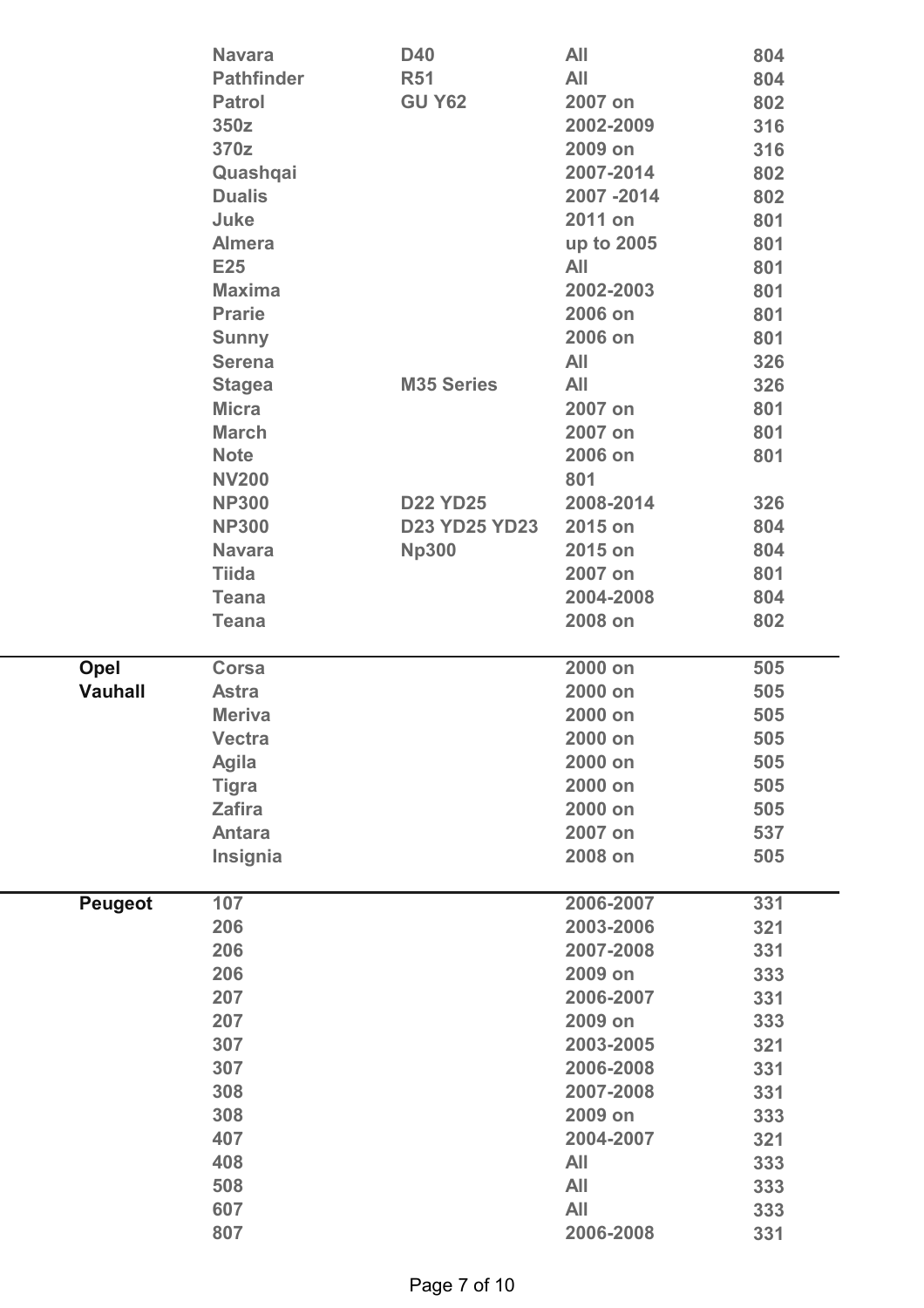|                 | 3008                 |                | 2010 on    | 333 |
|-----------------|----------------------|----------------|------------|-----|
|                 | 5008                 |                | 2010 on    | 333 |
|                 | <b>RCZ</b>           |                | 2010 on    | 333 |
|                 | <b>Expert</b>        |                | 2007-2008  | 331 |
| <b>Porsche</b>  | <b>Boxter</b>        | 986            | 2000-2004  | 201 |
|                 | <b>Boxter</b>        | 987            | 2005 on    | 201 |
|                 | 911 Carrera          | 996            | 2000-2005  | 201 |
|                 | 911 Turbo            | 996            | 2001-2005  | 201 |
|                 | 911 GT3              |                | 2007 on    | 201 |
|                 | 911 Turbo            |                | 2007 on    | 201 |
|                 | 911 Carrera          |                | 2005 on    | 201 |
|                 | <b>Carrera GT</b>    |                | 2004-2006  | 201 |
|                 | Cayman               | 987            | 2006 on    | 201 |
|                 | <b>Panamera</b>      | 970            | 2009 on    | 201 |
|                 | <b>Cayenne</b>       |                | 2011 on    | 251 |
|                 | <b>Cayenne</b>       |                | 2001-2010  | 252 |
|                 | <b>Parramela</b>     |                | <b>All</b> | 201 |
| Proton          | L5                   |                | All        | 351 |
|                 | Inspira              |                | <b>All</b> | 302 |
| <b>Renault</b>  | <b>Koleos</b>        |                | <b>All</b> | 801 |
|                 | Laguna               |                | up to 2007 | 801 |
|                 | <b>Espace</b>        |                | 2004 on    | 801 |
|                 | <b>Clio</b>          | Ш              | 1998-2005  | 801 |
|                 | <b>Clio</b>          | Ш              | 2006 on    | 801 |
|                 | <b>Megane</b>        |                | up to 2007 | 801 |
|                 | <b>Scenic</b>        |                | up to 2009 | 801 |
| <b>Ssangyon</b> | <b>Actyon</b>        |                | 2007 on    | 609 |
| <b>Seat</b>     | Ibiza                |                | 2002 on    | 151 |
|                 | Cordoba<br>Exeo / ST |                | 2002 on    | 151 |
|                 | Leon                 |                | 1999-2005  | 151 |
|                 | Leon                 |                | 2005 on    | 201 |
|                 | <b>Toloedo</b>       |                | 1999-2005  | 151 |
|                 | <b>Toloedo</b>       |                | 2005 on    | 201 |
|                 | <b>Altea</b>         |                | 2004       | 201 |
|                 | <b>Alhambra</b>      |                | up to 2010 | 151 |
| <b>Skoda</b>    | <b>Fabia</b>         |                | 2000 on    | 151 |
|                 | <b>Octavia</b>       | 1 <sub>U</sub> | 2000-2005  | 151 |
|                 | <b>Octavia</b>       | 1Z             | 2005 on    | 201 |
|                 | <b>Superb</b>        | 3U             | up to 2008 | 151 |
|                 | Yeti                 |                | 2010 on    | 201 |
| <b>Smart</b>    | <b>Fourtwo</b>       | 451            | 2007 on    | 452 |
|                 | <b>Fourfour</b>      |                | up to 2007 | 505 |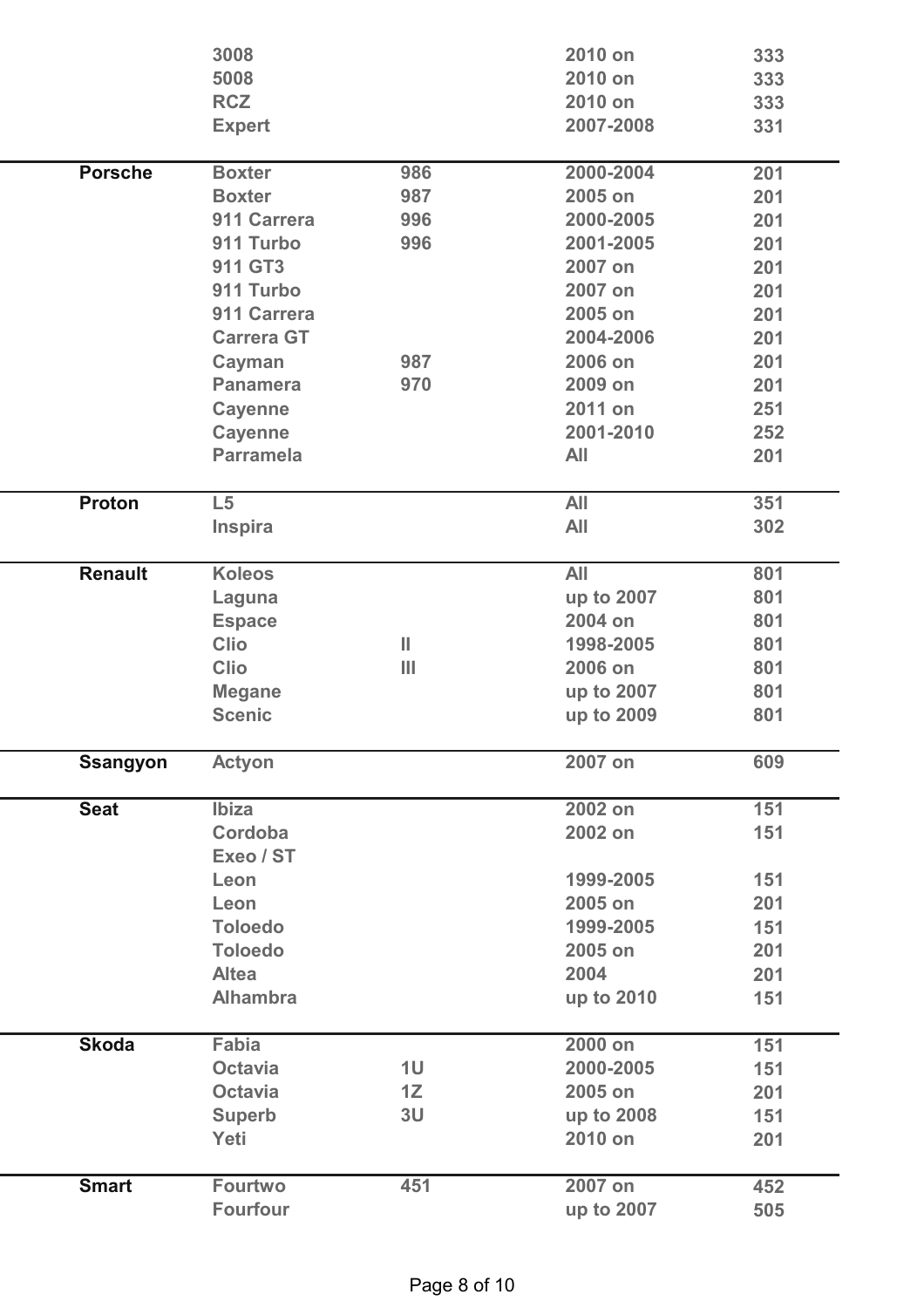| <b>SAAB</b>   | $9 - 3$             |                     | 2003-2010           | 505 |
|---------------|---------------------|---------------------|---------------------|-----|
| <b>Subaru</b> | <b>BRZ</b>          |                     | 2012 on             | 211 |
|               | <b>R1/R2</b>        |                     | 2006 on             | 161 |
|               | <b>Impreza</b>      |                     | 2006 on             | 551 |
|               | <b>Forester</b>     |                     | 2006 on             | 551 |
|               | Legacy              |                     | 2004-2007           | 501 |
|               | <b>Legacy</b>       |                     | 2008 on             | 551 |
|               | <b>Outback</b>      |                     | 2004-2007           | 501 |
| <b>Suzuki</b> | <b>Kizashi</b>      |                     | 2013 on             | 912 |
|               | Liana               |                     | <b>All</b>          | 901 |
|               | SX4                 |                     | 2006-2008           | 901 |
|               | <b>Grand Vitara</b> |                     | 2006 on             | 901 |
|               | <b>Swift</b>        |                     | 2008 on             | 804 |
|               | <b>Swift Sport</b>  |                     | 2006 on             | 901 |
|               | <b>Vitara</b>       |                     | 2006 on             | 901 |
| <b>Toyota</b> | <b>Alphard</b>      |                     | <b>All</b>          | 171 |
|               | <b>Yaris</b>        | <b>XP 90</b>        | 2005-2013           | 181 |
|               | <b>Yaris</b>        | <b>XP 130 XP150</b> | 2011 on             | 171 |
|               | <b>Altis</b>        |                     | <b>All</b>          | 171 |
|               | <b>Auris</b>        |                     | 2006 on             | 171 |
|               | <b>Hilux</b>        | All                 | $2005 - 2015$       | 161 |
|               | <b>Prado</b>        | J120                | 2002-2009           | 161 |
|               | <b>Prado</b>        | J150                | 2009 on             | 172 |
|               | Landcruiser         | <b>J200</b>         | 2007 on             | 171 |
|               | Landcruiser         | 76,78,79 4.5 V8     | w/out airbags       | 161 |
|               | Landcruiser         | 76,78,79 4.5 V8     | <b>With Airbags</b> | 171 |
|               | <b>FJ Cruiser</b>   |                     | 2006 on             | 161 |
|               | <b>GT86</b>         |                     | 2012 on             | 211 |
|               | Camry               |                     | 2002-2005           | 721 |
|               | Camry               |                     | 2006-2013           | 171 |
|               | Crown               |                     | 2008-2011           | 161 |
|               | Crown               |                     | 2012 on             | 171 |
|               | <b>Picnic</b>       |                     | 2006 on             | 711 |
|               | <b>Wish</b>         |                     | 2006-2009           | 711 |
|               | <b>Wish</b>         |                     | 2010 on             | 171 |
|               | <b>Blade</b>        |                     | 2006 on             | 171 |
|               | <b>Fielder</b>      |                     | 2006 on             | 171 |
|               | <b>Avensis</b>      |                     | 2003-2008           | 711 |
|               | <b>Avensis</b>      |                     | 2009 on             | 171 |
|               | <b>Corolla</b>      |                     | 2005-2007           | 711 |
|               | <b>Corolla</b>      |                     | 2008 on             | 171 |
|               | Rav 4               |                     | 2005 on             | 181 |
|               | <b>Reiz</b>         |                     | <b>All</b>          | 161 |
|               | <b>Highlander</b>   |                     | All                 | 172 |
|               | <b>Kulger</b>       |                     | All                 | 172 |
|               | <b>Fortuner</b>     |                     | 2005 on             | 161 |
|               | <b>Vigo</b>         |                     | 2005 on             | 161 |
|               | <b>Tundra</b>       |                     | 2005 on             | 171 |